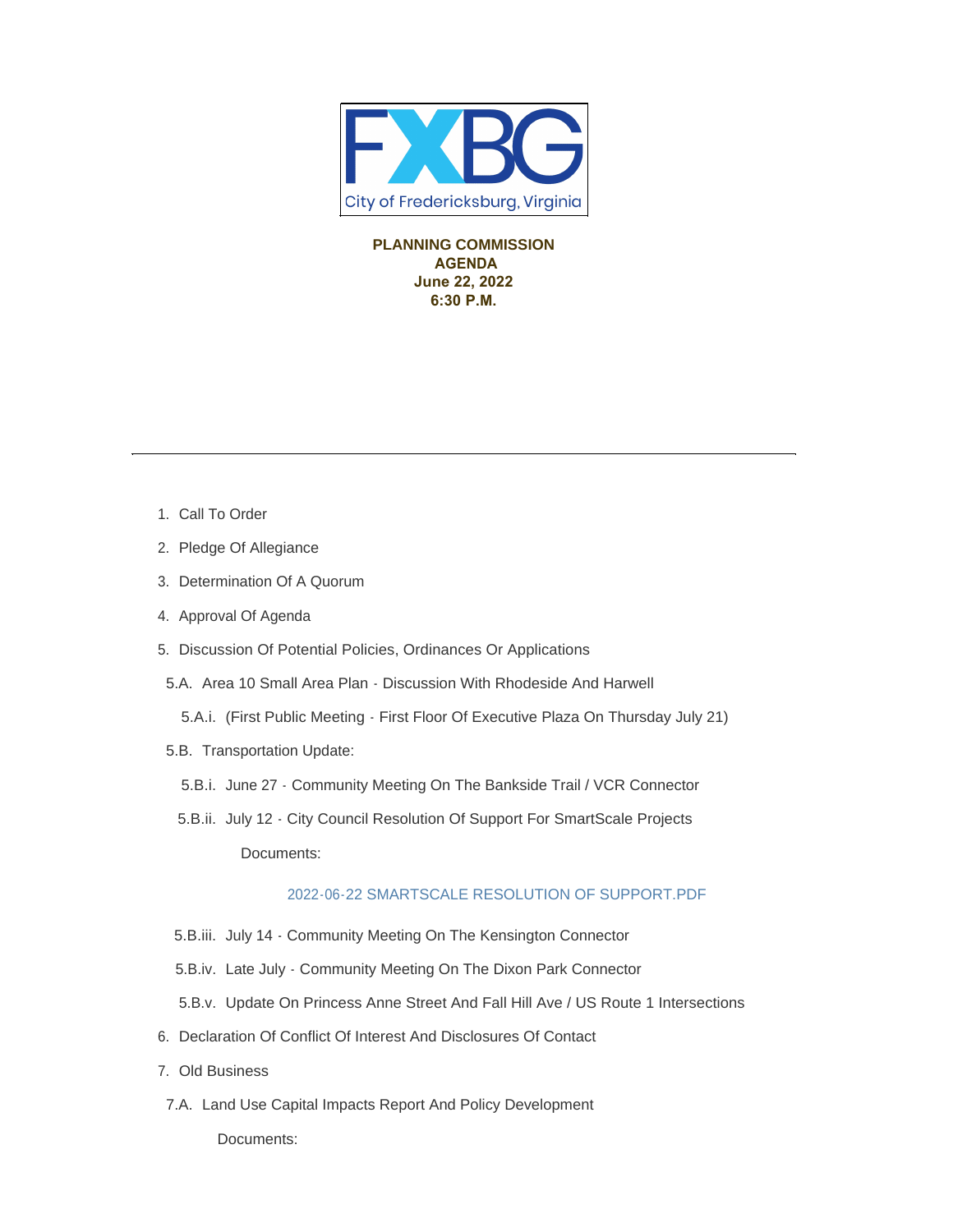[1 2022-06-16 CAPITAL IMPACTS - PLANNING COMMISSION.PDF](https://www.fredericksburgva.gov/AgendaCenter/ViewFile/Item/15485?fileID=12512) [2 PUBLIC COMMENT - JUNE 14.PDF](https://www.fredericksburgva.gov/AgendaCenter/ViewFile/Item/15485?fileID=12513) [3 UDO PROCEDURES MANUAL DRAFT 06-15-2022.PDF](https://www.fredericksburgva.gov/AgendaCenter/ViewFile/Item/15485?fileID=12514) [4 2022-06-15 CERTIFICATION OF INDEPENDENT REVIEW.PDF](https://www.fredericksburgva.gov/AgendaCenter/ViewFile/Item/15485?fileID=12515)

- 8. Public Hearing New
- 9. Other Business

#### 10. General Public Comments

A general public comment period is provided at each regular meeting for comments by citizens regarding any matter related to Commission business that is not listed on the agenda for Public Hearing. The Chair will request that speakers state their name, address and zip code; observe the three-minute time limit; and yield the floor when the Clerk indicates that their time has expired. No dialogue between speakers will be permitted.

Citizens who wish to make general public comments without attending the meeting will be able to send their comments in writing by (1) dropping them in the lobby drop box at 601 Caroline Street, (2) U.S. Mail at PO Box 7447, Fredericksburg, VA 22404, or (3) email to [PLANNING@FREDERICKSBURGVA.GOV](mailto:planning@fredericksburgva.gov). Comments must be received by 1:30 p.m. the day of the meeting. These comments will be read out loud during the general public comment portion of the Planning Commission meeting. The standard rules apply to public comments: the commenter must identify themselves by name and address, including zip code; limit their remarks to three (3) minutes or less (read aloud); and address a topic of City business not on the Public Hearing agenda.

Public comments submitted during the meeting, through the Facebook Live streaming video, will not be considered part of the official public comments of the meeting.

- 11. Planning Commissioner Comment
- 12. Planning Director Comment
- 12.A. Planned Development Commercial UDOTA

Documents:

## [PLANNED DEVELOPMENT - COMMERCIAL.PDF](https://www.fredericksburgva.gov/AgendaCenter/ViewFile/Item/15502?fileID=12517)

12.B. Planned Development - Mixed- Use UDOTA

Documents:

#### [PLANNED DEVELOPMENT MIXED-USE.PDF](https://www.fredericksburgva.gov/AgendaCenter/ViewFile/Item/15503?fileID=12518)

12.C. Accessory Dwelling Units UDOTA